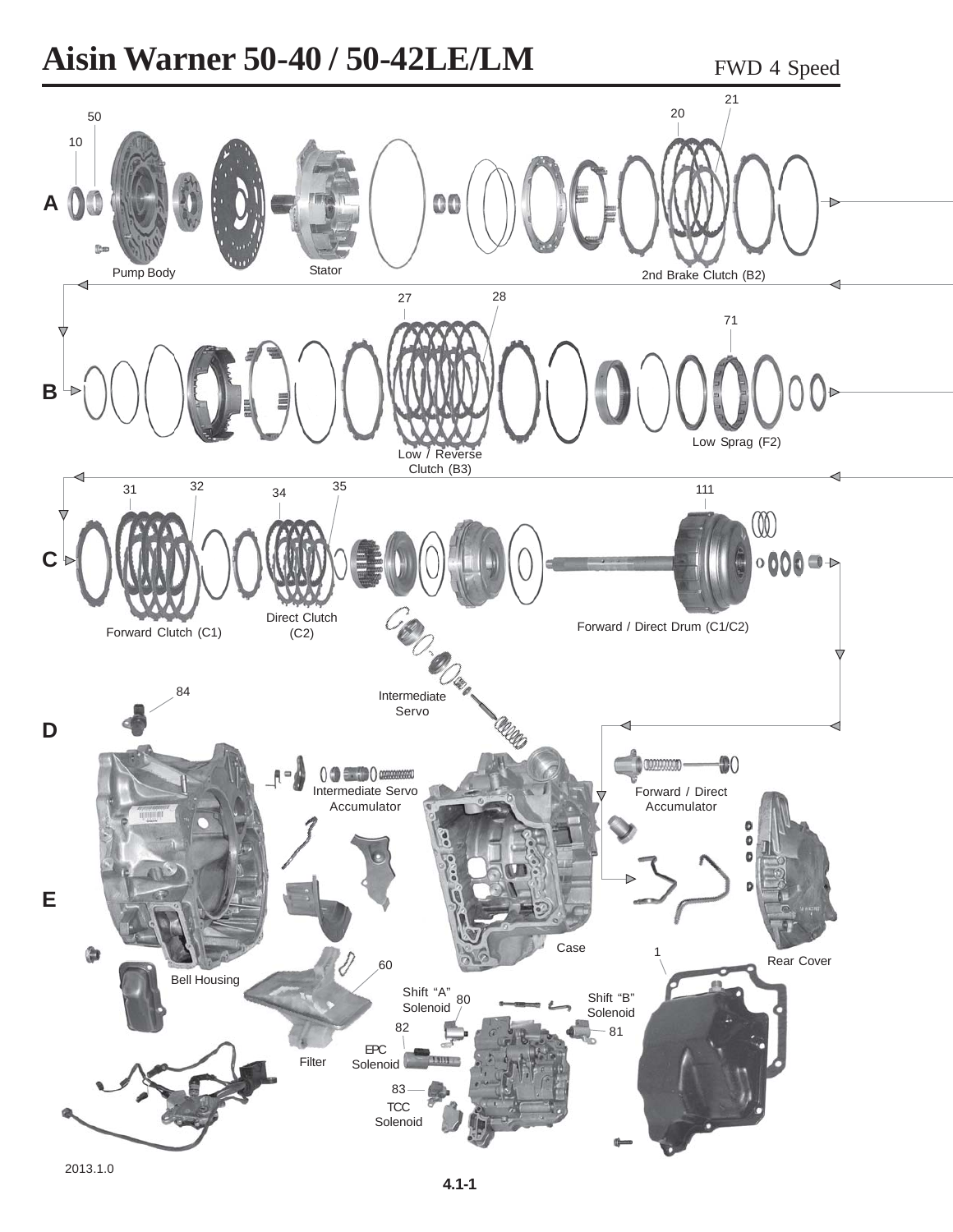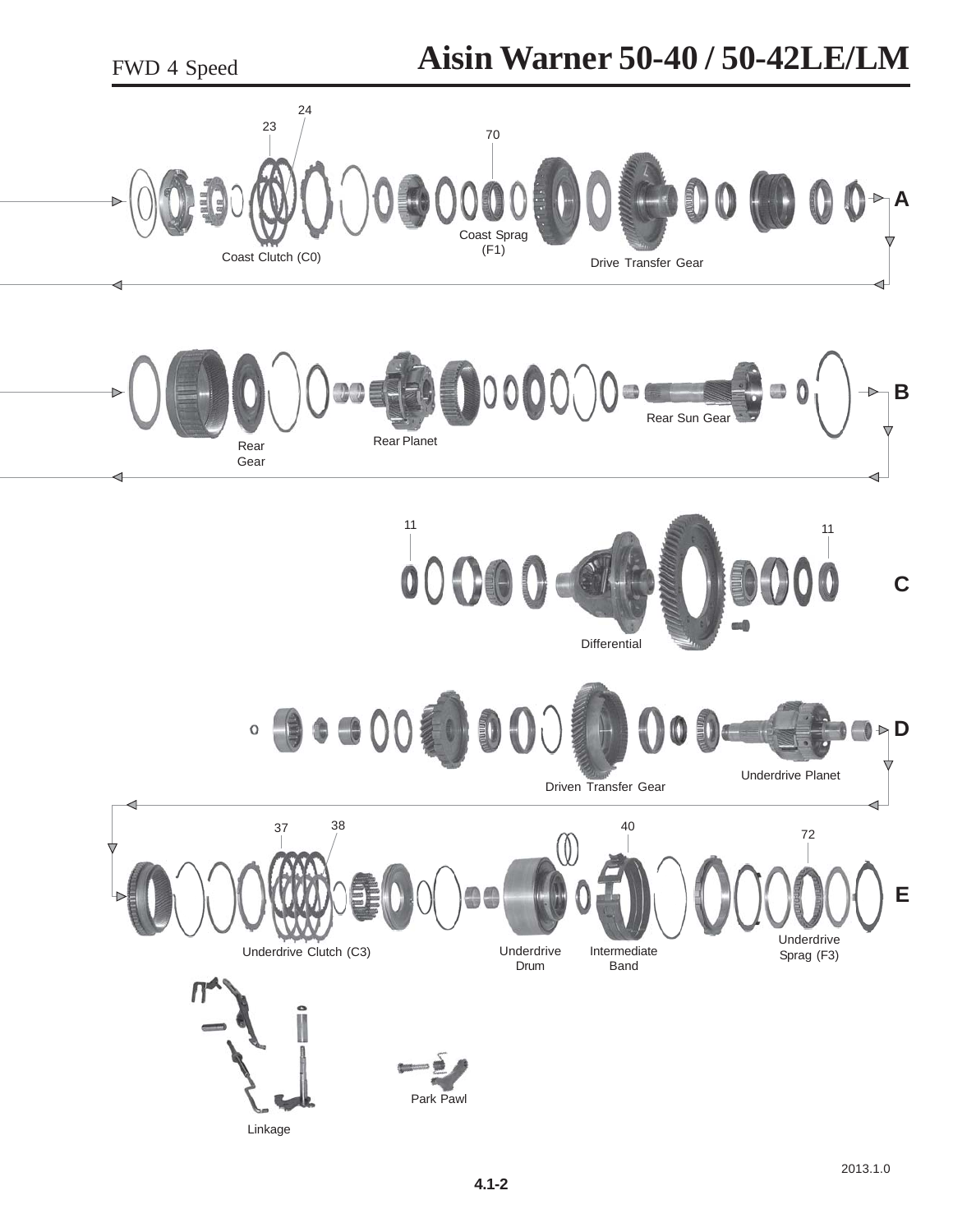## **Aisin Warner 50-40/42LE/LM, AW42 (FWD 4-Speed)**

| ILL.<br>NO.                             | <b>PART</b><br><b>NUMBER</b>                               | <b>PER</b><br><b>CAR</b>                        | <b>DESCRIPTION</b>                                                                                                                                                                                                                                                                                   | <b>YEARS</b> |  |  |  |  |
|-----------------------------------------|------------------------------------------------------------|-------------------------------------------------|------------------------------------------------------------------------------------------------------------------------------------------------------------------------------------------------------------------------------------------------------------------------------------------------------|--------------|--|--|--|--|
|                                         | <b>TM50-42LE</b>                                           |                                                 |                                                                                                                                                                                                                                                                                                      |              |  |  |  |  |
| <b>MASTER BOX KITS</b>                  |                                                            |                                                 |                                                                                                                                                                                                                                                                                                      |              |  |  |  |  |
|                                         | K8800-S<br>K8800A-S <sup>1</sup>                           |                                                 |                                                                                                                                                                                                                                                                                                      |              |  |  |  |  |
|                                         |                                                            |                                                 | <b>Steel Plate Sub-Kit:</b>                                                                                                                                                                                                                                                                          |              |  |  |  |  |
|                                         | K8800-9<br>K8800A-9 <sup>2</sup>                           |                                                 |                                                                                                                                                                                                                                                                                                      |              |  |  |  |  |
| $\mathbf{1}$<br>$\overline{\mathbf{c}}$ |                                                            |                                                 | For "LM" Models, please order (4) 88304A and (4) 88306B separately.<br>For "LM" Models, please order (4) 88307B separately.                                                                                                                                                                          |              |  |  |  |  |
| <b>OVERHAUL KITS</b>                    |                                                            |                                                 |                                                                                                                                                                                                                                                                                                      |              |  |  |  |  |
| ---                                     | K88900                                                     |                                                 |                                                                                                                                                                                                                                                                                                      |              |  |  |  |  |
| <b>GASKET AND RUBBER COMPONENTS</b>     |                                                            |                                                 |                                                                                                                                                                                                                                                                                                      |              |  |  |  |  |
| 1E<br>$---$                             | 88170<br>41141V                                            | 1<br>$\mathbf{1}$                               |                                                                                                                                                                                                                                                                                                      |              |  |  |  |  |
| <b>METAL CLAD SEALS</b>                 |                                                            |                                                 |                                                                                                                                                                                                                                                                                                      |              |  |  |  |  |
| 10A                                     | 67526V                                                     | $\mathbf{1}$                                    |                                                                                                                                                                                                                                                                                                      |              |  |  |  |  |
| 11 C<br>11C                             | 88551<br>88551A                                            | 2<br>$\overline{2}$                             |                                                                                                                                                                                                                                                                                                      |              |  |  |  |  |
|                                         | 68504                                                      | 1                                               |                                                                                                                                                                                                                                                                                                      |              |  |  |  |  |
|                                         |                                                            |                                                 | <b>SEALING RINGS</b>                                                                                                                                                                                                                                                                                 |              |  |  |  |  |
| ---                                     | K88901                                                     | 1                                               |                                                                                                                                                                                                                                                                                                      |              |  |  |  |  |
|                                         |                                                            |                                                 | <b>CLUTCH PLATES</b>                                                                                                                                                                                                                                                                                 |              |  |  |  |  |
| 20A<br>20A<br>21A<br>21A<br>21A         | 20A 88306<br>88306A<br>88306B<br>88307<br>88307A<br>88307B | 3<br>4<br>2<br>$\overline{4}$<br>$\overline{4}$ | 3-5 2nd Brake (B2) Friction (LE Models)  40T, .067" - 6.302 " O.D.  1999-On<br>2nd Brake (B2) Friction (LM Models)  40T, .075" - 6.302 " O.D.  1999-On<br>2nd Brake (B2) Steel (LE Models)  10T, .098" - 5.538" I.D.  1999-On<br>2nd Brake (B2) Steel (LM Models)  10T, .071" - 5.538" I.D.  1999-On |              |  |  |  |  |
| 23A<br>24A                              | 88304<br>88311                                             |                                                 |                                                                                                                                                                                                                                                                                                      |              |  |  |  |  |
| 27B<br>28 <sub>B</sub>                  | 88321<br>88322                                             |                                                 | 5-6 Low/Reverse Brake (B3) Friction  33T, .067" - 6.302" O.D.  1989-On                                                                                                                                                                                                                               |              |  |  |  |  |
| 31C<br>32 <sup>C</sup><br>32C           | 88302<br>88303<br>88303A                                   | 4<br>2                                          | Forward (C1) Friction  46T, .067" - 5.374" O.D.  1989-On                                                                                                                                                                                                                                             |              |  |  |  |  |
| 34C<br>34C<br>35C<br>35C                | 88304<br>88304A<br>88305<br>88305A                         | $\overline{4}$<br>4<br>4<br>4                   |                                                                                                                                                                                                                                                                                                      |              |  |  |  |  |
| 37E<br>37E                              | 88304<br>88304A                                            |                                                 | 3-4 Underdrive (C3) Friction (LE Models)  34T, .067" - 4.260" O.D.  1989-On<br>3-4 Underdrive (C3) Friction (LM Models)  34T, .067" - 4.482" O.D.  1999-On                                                                                                                                           |              |  |  |  |  |